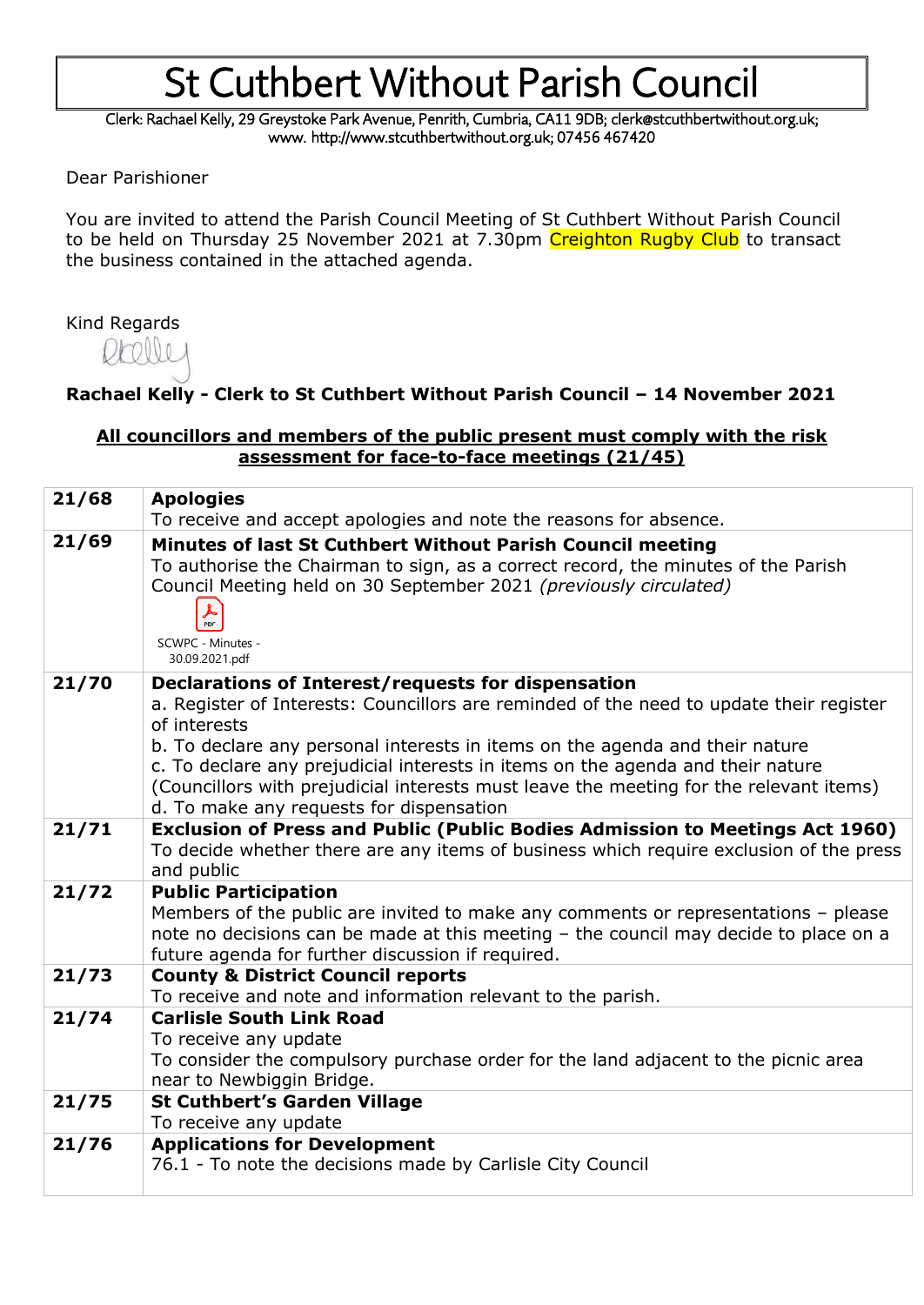# St Cuthbert Without Parish Council

Clerk: Rachael Kelly, 29 Greystoke Park Avenue, Penrith, Cumbria, CA11 9DB; clerk@stcuthbertwithout.org.uk;

| ker no. | Description                                                                                                                                                          | Location                                                | Comment               |
|---------|----------------------------------------------------------------------------------------------------------------------------------------------------------------------|---------------------------------------------------------|-----------------------|
| 21/0966 | Single storey side extension incorporating<br>existing car port into additional living<br>accommodation; formation of pitched rood<br>over existing flat roof garage | 5 High<br>Woodbank,<br><b>Brisco</b>                    | <b>No</b><br>comments |
| 21/1004 | Erection of site wall to entrance of<br>development site                                                                                                             | Land<br>adjacent to<br>Carleton<br>Farm,<br>London Road | <b>No</b><br>comments |
| 21/1024 | Proposed widening of driveway; erection<br>of new wall, gates and pitched garage roof                                                                                | Creg Na Baa,<br>Newbiggin<br>Road                       | <b>No</b><br>comments |
| 21/1032 | Erection of two storey rear and single<br>storey side extension to provide additional<br>living accommodation on ground floor with<br>1no. en-suite bedroom above.   | Scalesceugh<br>Lodge                                    | <b>No</b><br>comments |

76.3 - To receive for consideration the following application/s for development: None

|       | Ref no. | <b>Description</b>                                                                                                                                                                     | Location                                   | <b>Comment</b> |  |
|-------|---------|----------------------------------------------------------------------------------------------------------------------------------------------------------------------------------------|--------------------------------------------|----------------|--|
|       | 21/0918 | Erection of single storey rear<br>extension to provided extended<br>kitchen, together with construction<br>of dormer windows to front and rear<br>to provide first floor accommodation | Longstone, 3 High<br>Woodbank, Brisco      | To comment     |  |
|       | 21/0995 | Erection of detached dwelling and<br>garage                                                                                                                                            | Land adjacent<br>Carwinley, Durdar<br>Road | To comment     |  |
| 21/77 |         | <b>Street Name &amp; Numbering consultation</b><br>To consider the suggestions for the street name and numbering for the land adjacent<br>to The Whins and Mill Holme, Carloton        |                                            |                |  |

|       |                                      | to The Whins and Mill Holme, Carleton    |                                                      |  |  |
|-------|--------------------------------------|------------------------------------------|------------------------------------------------------|--|--|
|       | $\sum_{\text{PDF}}$                  |                                          | PDF                                                  |  |  |
|       | DocCons01.pdf                        | 210096SNBN Site<br>Plan showing plot and | DocConsForm.pdf                                      |  |  |
| 21/78 | <b>Legal dispute with Contractor</b> |                                          |                                                      |  |  |
|       |                                      |                                          | To receive any update available from Cllr Sean Reed. |  |  |

To receive any update from Cllr Sean Reed

**21/79 Wreay Village Green**